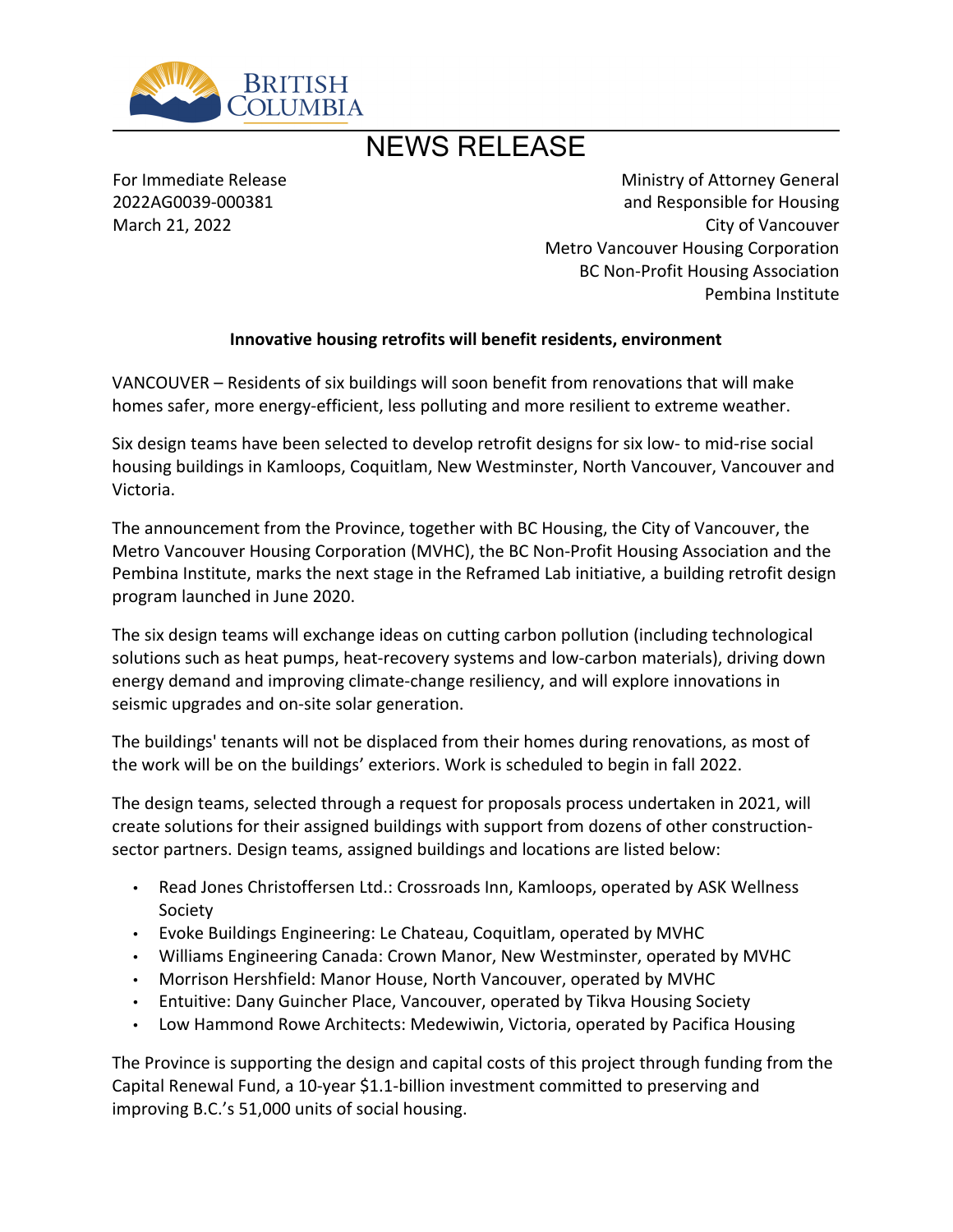This initiative also received \$460,000 from the Province's CleanBC Building Innovation Fund (CBBIF). The CBBIF Fund has provided \$9.65 million to manufacturers, developers, builders and researchers to demonstrate and commercialize new energy-efficient and low-carbon building technologies. Their objective is to increase the availability, affordability and acceptability of made-in-B.C. building technologies that can be scaled up to help achieve provincial climate targets, prepare the market for future building regulations and drive economic development.

The City of Vancouver will be providing technical and regulatory guidance to support the work, which aligns with the city's climate and housing affordability goals. The cities of Kamloops, Coquitlam, New Westminster, North Vancouver and Victoria are also providing regulatory support for the projects in their communities.

### **Quotes:**

### **David Eby, Attorney General and Minister Responsible for Housing ʹ**

͞We are supporting these six projects using cutting-edge technology to provide a model for deep energy upgrades, starting with the retrofits of six social housing buildings in B.C. This work will improve air quality and energy efficiency, helping with tenant comfort and operator expenses."

# George Heyman, Minister of Environment and Climate Change Strategy -

͞By working together with different agencies, organizations and orders of government, we͛re supporting innovative new ways to improve housing options for everyone. Through CleanBC, we're investing in better, more energy-efficient social housing that will reduce climate pollution, support new job opportunities in the clean-buildings sector and improve resiliency so we're better prepared for a changing climate."

### Bruce Ralston, Minister of Energy, Mines and Low Carbon Innovation -

͞By supporting made-in-B.C. innovation in our building sector, we͛re increasing the capacity of the B.C. building industry to meet the goals laid out in CleanBC, while providing good, familysupporting jobs. Our objectives are to increase the availability and affordability of made-in-B.C. low-carbon building solutions that can be scaled up to help achieve provincial climate targets and drive economic development."

### Kennedy Stewart, mayor, City of Vancouver -

͞Our partnership with Reframed Lab demonstrates that collaboration is key to successfully tackling climate change and making affordable housing more resilient to extreme weather events such as the heat dome that brought record-breaking temperatures to B.C. last year. By retrofitting existing multi-unit residential buildings in Vancouver and around B.C., we're prioritizing occupant safety, health and comfort, while protecting and improving our existing building stock, and advancing our climate goals by reducing emissions."

### **Jill Atkey, CEO, BC Non-Profit Housing Association ʹ**

"The climate emergency has arrived and people living in non-profit housing are among the most vulnerable to its impacts. At the same time, the non-profit housing sector is one of the largest energy consumers in B.C. The six projects announced today will help us develop a path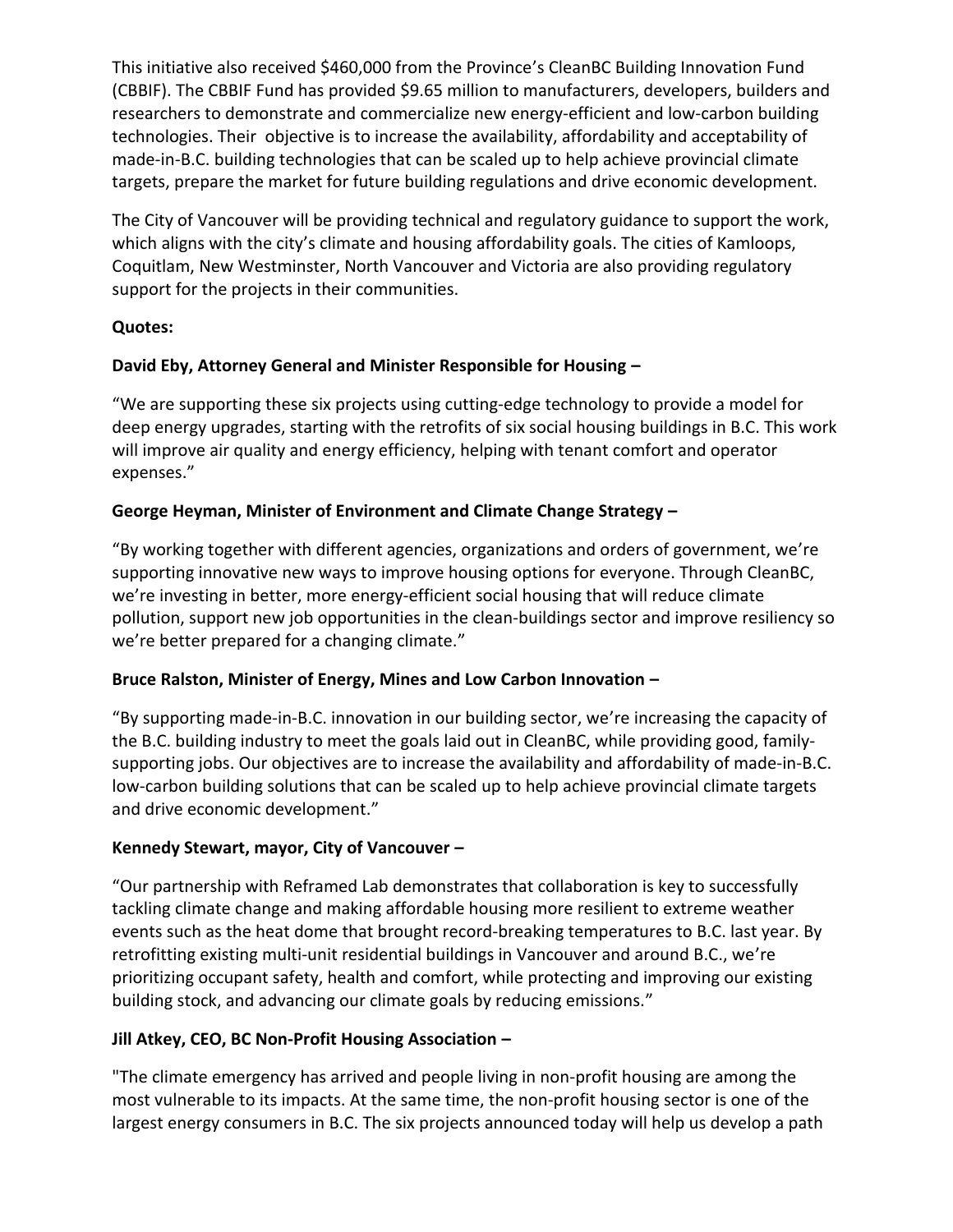forward to ensure people are protected and our footprint is reduced."

# **Tom-Pierre Frappé-Sénéclauze, B.C. director, Pembina Institute ʹ**

"In the midst of a climate emergency, B.C. has an opportunity to lead the world with local know-how and products for the renovation wave that will be required in all cities. With careful design, deep retrofits not only reduce energy bills and carbon pollution, but they can bring health benefits, resilience to climate risks, increased seismic resistance and extended life for our crucial housing infrastructure."

# **Quick Facts:**

- The Reframed Lab aims to explore the technical and economic feasibility of renovations that integrate energy efficiency, decarbonization, seismic safety and climate adaptation.
- The retrofit projects aim to reduce annual energy demand by more than 50% and carbon emissions by approximately 80%.
- Envelope upgrades will reduce thermal heat loss, drafts, moisture and mould buildup to reduce utility costs and improve indoor air quality.
- Integrated with envelope improvements, fuel-switching strategies will reduce greenhouse gas emissions and improve heating-system efficiency.
- Seismic resilience will be incorporated as needed and optimized with the envelope work to reduce costs.
- Climate adaptation measures will improve interior air quality and protect residents in events such as forest fires, heat waves and floods.
- The buildings range in size from 11 to 50 units, totalling 189 units, and provide housing for families, seniors and people living with physical disabilities, mental-health and substance-use challenges.

### **Learn More:**

To find out more about the Reframed Lab, visit:<https://reframedinitiative.org/lab/>

To learn about the steps the Province is taking to tackle the housing crisis and deliver affordable homes for British Columbians, visit:<https://workingforyou.gov.bc.ca/>

To learn about the CleanBC Roadmap to 2030, visit: [www.cleanbc.ca](http://www.cleanbc.ca/)

To learn more about action government is taking to support the clean-buildings sector, visit: <https://www2.gov.bc.ca/gov/content/environment/climate-change/clean-buildings>